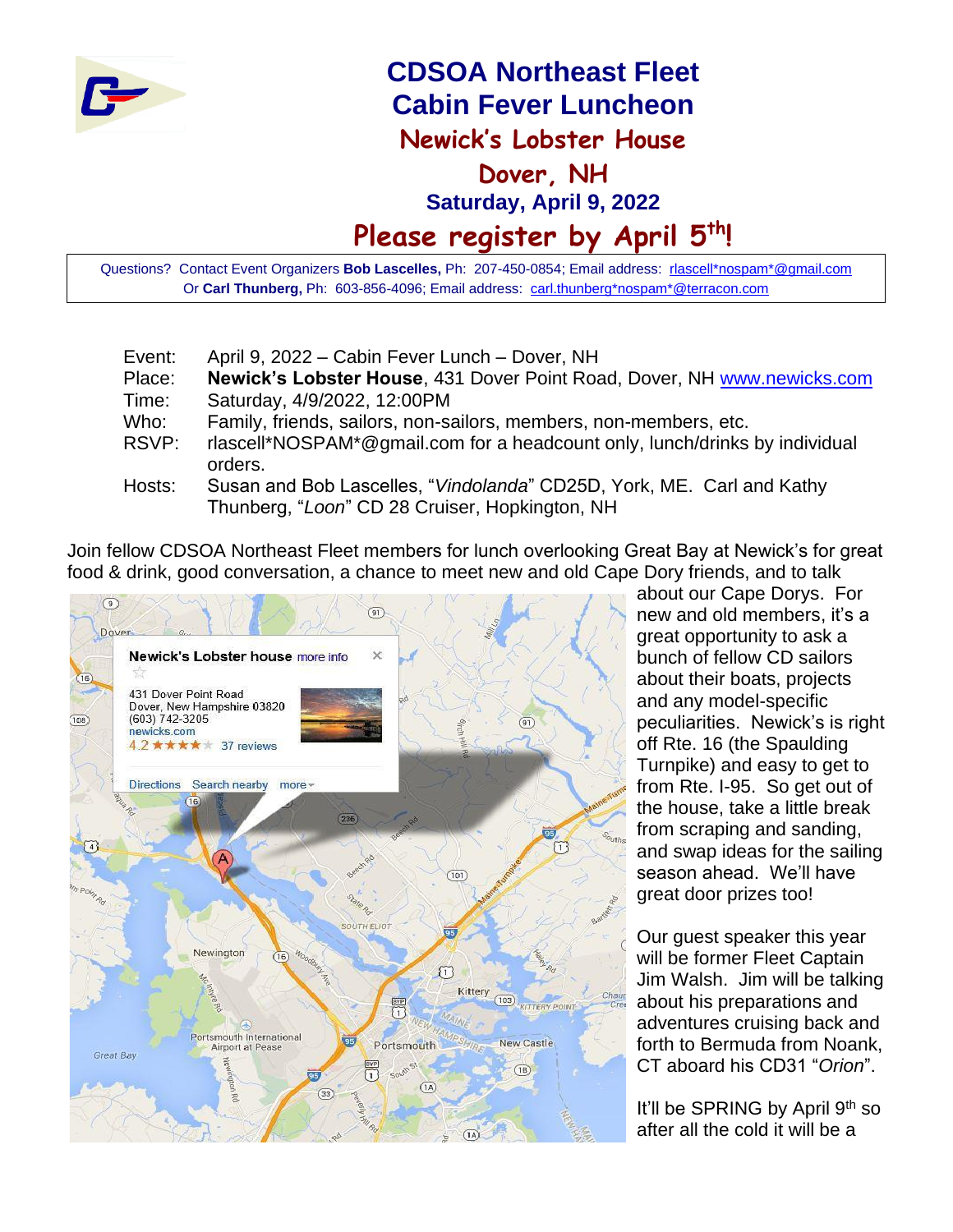good time to plan for warm summer sailing! There will also be door prizes and a Raffle for great CDSOA prizes!

**For members considering participating in this year's Fleet activities,** this is a great opportunity to discuss route planning and fun activities for float-ins, cruises, barbecues and dinners. Joe DeAlteris has once again volunteered to host the annual Maine Cruise. Our new Fleet Captain, Fred Mueller is digging right in planning a great 2022 Summer schedule. Looking forward to seeing you all at Newick's. This year we have a much better chance for fair weather than in February! Yea Spring!!



### Registration Fees: **NONE**

Only persons fully vaccinated against COVID-19 should attend. Don't forget to bring your masks. We will be following any rules/mandates in place for both the State of New Hampshire and the restaurant at the time of our gathering.

## **(Attendees are responsible for their own meal tabs & gratuity.)**

## Please register early so we can get a headcount for the group luncheon reservation. Register by April 5, 2022.

Just click on the link below! [http://www.capedory.org/fleetevents/NE-2022-CabinFever\\_regform.php](http://www.capedory.org/fleetevents/NE-2022-CabinFever_regform.php)

### *All owners of both Cape Dory and Robinhood power and sailboats, CDSOA members and non-members, are welcome to attend.*

<http://www.capedory.org/>

CDSOA, Inc. 22 - Effective: 24 February 2022